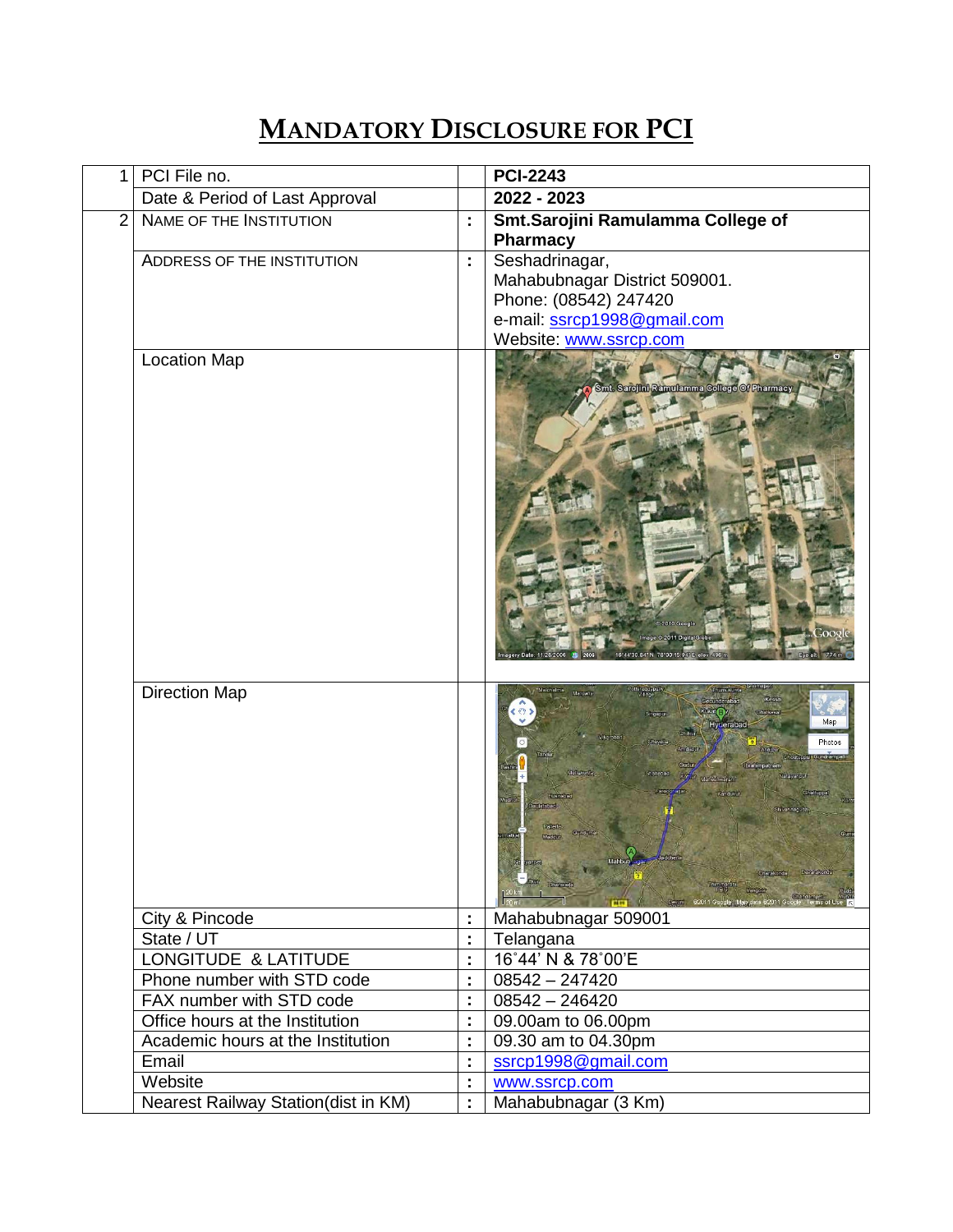|                | Nearest Airport(dist in KM)          |                | Rajiv Gandhi International Airport (80 Km)      |
|----------------|--------------------------------------|----------------|-------------------------------------------------|
| 3 <sup>1</sup> | Type Of the Institution              |                | <b>Private Self Financed</b>                    |
|                | Category(1) of the Institution       | t              | Non Minority - Co Education                     |
|                | Category(2) of the Institution       | t              | Co-Ed                                           |
| 4              | Name of the Organization running the | ÷,             | Dr. Panuganti Krishna Murthy Memorial           |
|                | Institution                          |                | Educational Society, Regd No: 4614/97           |
|                | Type of the Organization             | t              | Society                                         |
|                | Address Of the Organization          | ċ,             | H.No. 4-7-25, Opp Old Hospital, Mahabubnagar.   |
|                | Registered with                      | $\blacksquare$ | Registrar Of The Societies, Hyderabad, Andhra   |
|                |                                      |                | Pradesh                                         |
|                | <b>Registration Date</b>             | t              | 22.09.1997                                      |
|                | Website of the Organization          | t              | www.ssrcp.com                                   |
| 5 <sup>1</sup> | Name of the affiliating University   | ċ,             | Palamuru University, Bandameedipally,           |
|                | <b>Address</b>                       | t              | Mahbubnagar - 509001                            |
|                | Website                              | ċ,             | http://palamuruuniversity.ac.in/                |
|                | <b>Latest Affiliation Period</b>     | t              | $2021 - 2022$                                   |
| 6 <sup>1</sup> | Name of Principal / Director         | ×              | Dr. P. Koteswari                                |
|                | <b>Exact Designation</b>             | Ì,             | Professor & Principal                           |
|                | Phone number with STD code           | t              | +919704693243                                   |
|                | Email                                | t              | Ssrcp1998@gmail.com                             |
|                | <b>Highest Degree</b>                | ċ,             | M.Pharm, Ph.D.                                  |
|                | <b>Field of Specialization</b>       | t,             | <b>Pharmaceutical Sciences</b>                  |
| $\overline{7}$ | <b>GOVERNING BOARD MEMBERS</b>       |                | Dr. P. Balraj                                   |
|                |                                      | ÷              |                                                 |
|                |                                      |                | Ayurvedic Doctor. He is the                     |
|                |                                      |                | founder president of Dr. Panuganti Krishna      |
|                |                                      |                | Murthy Memorial Educational Society in the year |
|                |                                      |                | 1997 and started Smt. Sarojini Ramulamma        |
|                |                                      |                | College of Pharmacy during the year 1998 – 99.  |
|                |                                      |                |                                                 |
|                |                                      |                | Smt. Sharada                                    |
|                |                                      |                | Member                                          |
|                |                                      |                |                                                 |
|                |                                      |                | Smt. Padma Latha                                |
|                |                                      |                | Member                                          |
|                |                                      |                |                                                 |
|                |                                      |                | Sri. Anantha Ramulu                             |
|                |                                      |                | Member                                          |
|                |                                      |                |                                                 |
|                |                                      |                | Sri. B. Santhosh Kumar                          |
|                |                                      |                | Member                                          |
|                |                                      |                |                                                 |
|                |                                      |                | Dr. P. Koteswari                                |
|                |                                      |                | <b>Ex Officio Member</b>                        |
|                |                                      |                |                                                 |
|                |                                      |                | Prof. Pindi Pavan Kumar                         |
|                |                                      |                | <b>University Nominee</b>                       |
|                |                                      |                |                                                 |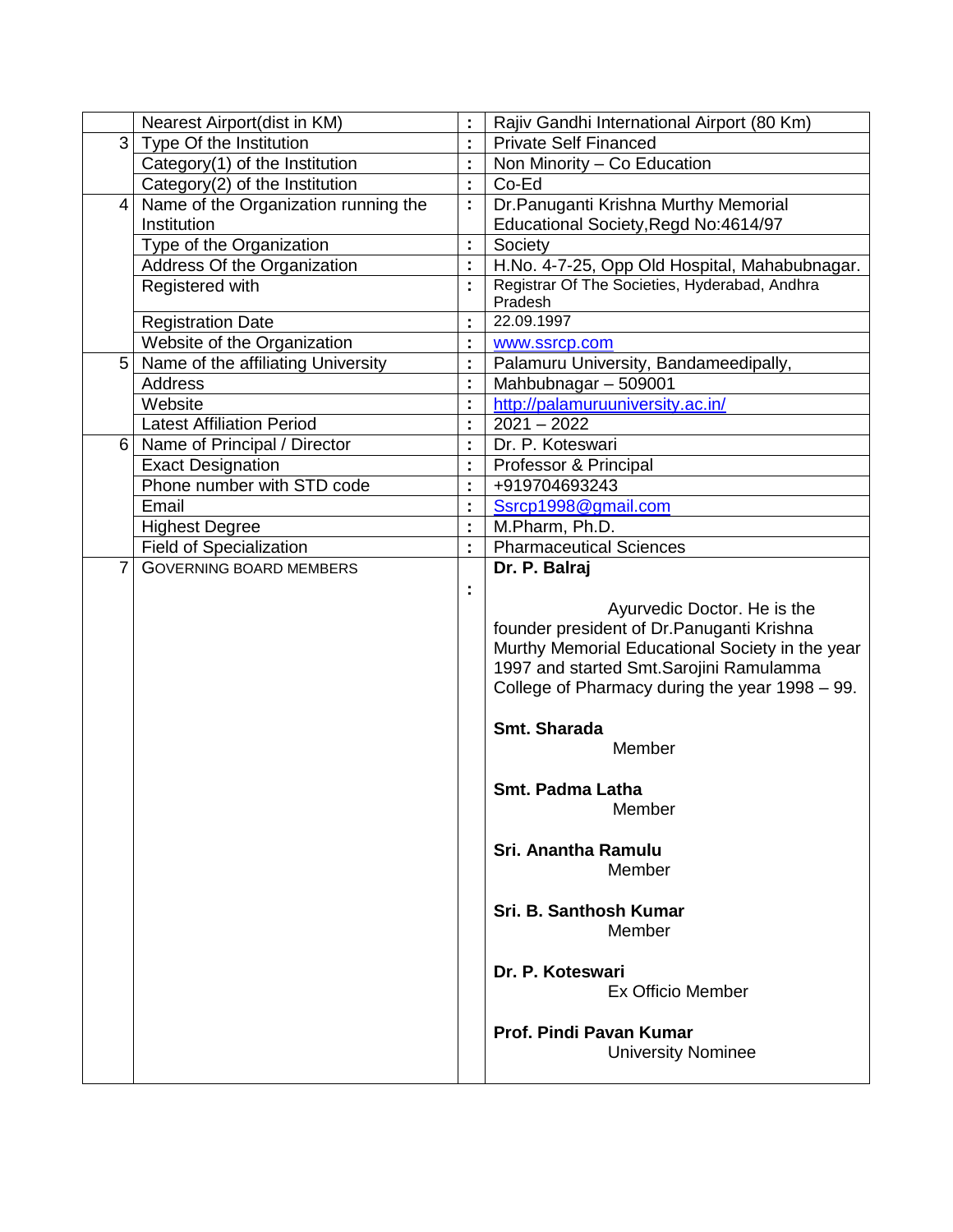|      | Frequency of the Meetings and Date of<br><b>Last Meeting</b>                       | $\mathcal{I}^{\pm}$ | Once in a three months       |                                   |           |
|------|------------------------------------------------------------------------------------|---------------------|------------------------------|-----------------------------------|-----------|
| 8    | Organizational chart and processes                                                 | ÷.                  | <b>Enclosed in Academics</b> |                                   |           |
| 9    | Student Feedback Mechanism on<br>Institutional Governance / faculty<br>performance | ÷                   | Yes                          |                                   |           |
| 10   | Grievance Redressal mechanism for<br>faculty, staff and students                   | ÷                   | Yes                          |                                   |           |
| 11.a | Name Of the Department                                                             |                     | <b>D.Pharmacy</b>            |                                   |           |
|      | Course                                                                             |                     | Pharmacy                     |                                   |           |
|      | Level                                                                              |                     | Diploma                      |                                   |           |
|      | 1 <sup>st</sup> Year of Approval by the Council                                    |                     | 2003                         |                                   |           |
|      | Year wise Sanctioned Intake                                                        |                     | 2019-2020                    | 2020-2021                         | 2021-2022 |
|      |                                                                                    |                     | 60                           | 60                                | 60        |
|      | <b>Year Wise Actual Admissions</b>                                                 | ÷,                  | 60                           | 60                                | 60        |
|      | Cut off marks - General quota                                                      | ł,                  | <b>GOVERNMENT</b>            | AS PER THE NORMS OF THE TELANGANA |           |
|      | % Students passed with Distinction                                                 |                     | 10%                          | 8%                                |           |
|      | % Students passed with First Class                                                 |                     | 52%                          | 54%                               |           |
|      | <b>Students Placed</b>                                                             |                     | 20%                          |                                   |           |
|      | Average Pay package, Rs./Year                                                      |                     | 2,00,000                     |                                   |           |
|      | Students opted for Higher Studies                                                  |                     | 16%                          |                                   |           |
|      | Accreditation Status of the course                                                 | ÷                   | <b>No</b>                    |                                   |           |
|      | <b>Doctoral Courses</b>                                                            |                     | <b>No</b>                    |                                   |           |
|      | Foreign Collaborations, if any                                                     |                     | <b>No</b>                    |                                   |           |
|      | <b>Professional Society Memberships</b>                                            |                     | <b>No</b>                    |                                   |           |
|      | <b>Professional activities</b>                                                     |                     | Yes                          |                                   |           |
|      | Consultancy activities                                                             | ł,                  | <b>No</b>                    |                                   |           |
|      | <b>Grants fetched</b>                                                              |                     | <b>No</b>                    |                                   |           |
|      | <b>Departmental Achievements</b>                                                   |                     | Yes                          |                                   |           |
|      | Distinguished Alumni                                                               |                     | Yes                          |                                   |           |
| 11.b | Name Of the Department                                                             |                     | <b>B.Pharmacy</b>            |                                   |           |
|      | Course                                                                             | t                   | Pharmacy                     |                                   |           |
|      | Level                                                                              | t                   | <b>UG</b>                    |                                   |           |
|      | 1 <sup>st</sup> Year of Approval by the Council                                    |                     | 1998                         |                                   |           |
|      | <b>Year wise Sanctioned Intake</b>                                                 |                     | 2019-2020                    | 2020-2021                         | 2021-2022 |
|      |                                                                                    |                     | 60                           | 60                                | 60        |
|      | <b>Year Wise Actual Admissions</b>                                                 |                     | 60                           | 60                                | 60        |
|      | Cut off marks - General quota                                                      | $\cdot$             |                              | AS PER THE NORMS OF THE TELANGANA |           |
|      |                                                                                    |                     | <b>GOVERNMENT</b>            |                                   |           |
|      | % Students passed with Distinction                                                 |                     | 20%                          | 15%                               |           |
|      | % Students passed with First Class                                                 |                     | 80%                          | 85%                               |           |
|      | <b>Students Placed</b>                                                             | t                   | 24%                          |                                   |           |
|      | Average Pay package, Rs./Year                                                      |                     | 2,40,000                     |                                   |           |
|      | <b>Students opted for Higher Studies</b>                                           |                     | 32%                          |                                   |           |
|      | Accreditation Status of the course                                                 | t                   | No                           |                                   |           |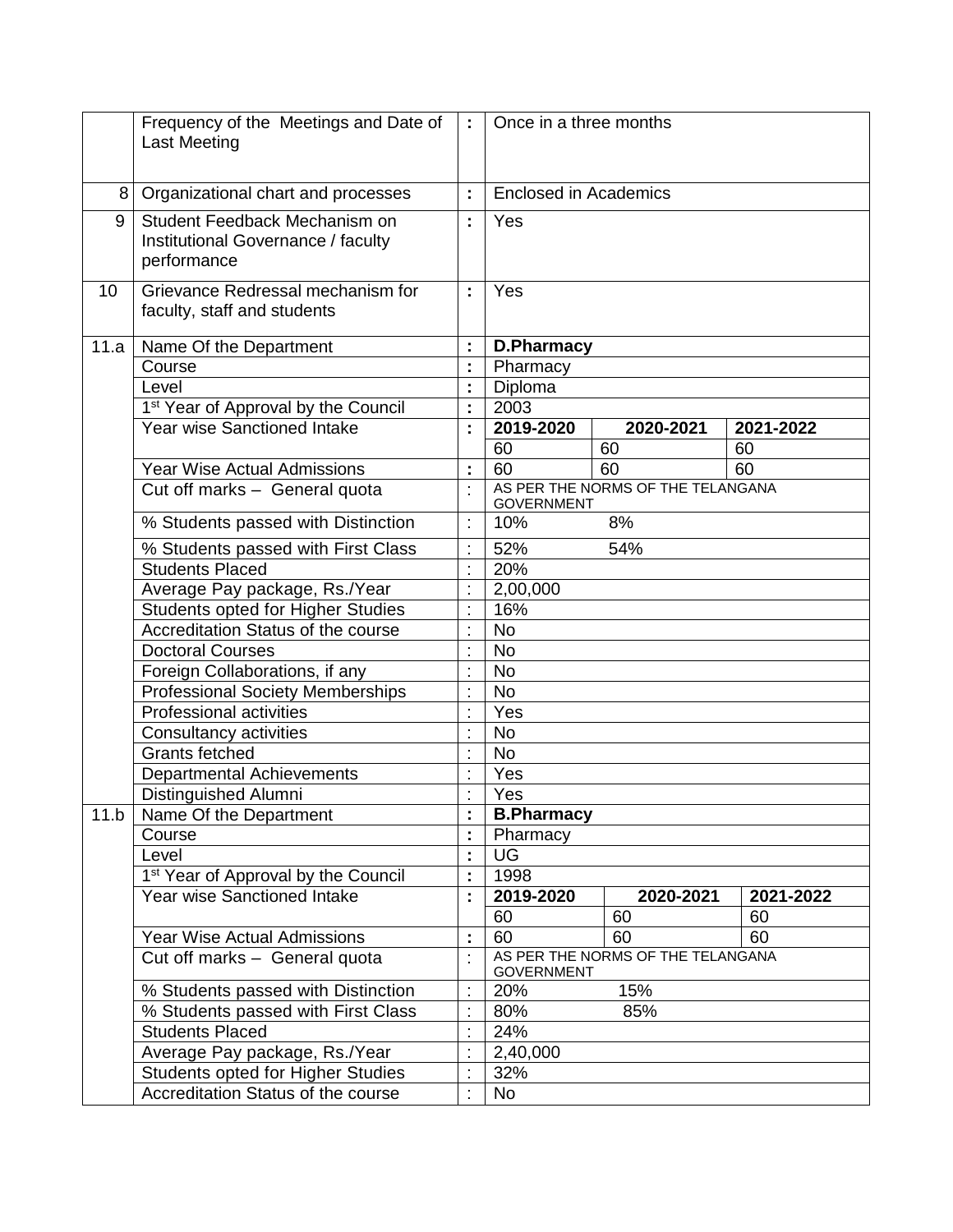|      | <b>Doctoral Courses</b>                         |                | <b>No</b>                         |                 |
|------|-------------------------------------------------|----------------|-----------------------------------|-----------------|
|      | Foreign Collaborations, if any                  |                | <b>No</b>                         |                 |
|      | <b>Professional Society Memberships</b>         |                | <b>No</b>                         |                 |
|      | <b>Professional activities</b>                  |                | Yes                               |                 |
|      | Consultancy activities                          |                | Yes                               |                 |
|      | <b>Grants fetched</b>                           |                | <b>No</b>                         |                 |
|      | <b>Departmental Achievements</b>                |                | Yes                               |                 |
|      | Distinguished Alumni                            |                | Yes                               |                 |
| 11.c | Name Of the Department                          | ċ,             | <b>M.Pharmacy (Pharmaceutics)</b> |                 |
|      | Course                                          |                | Pharmacy                          |                 |
|      | Level                                           |                | PG                                |                 |
|      | 1 <sup>st</sup> Year of Approval by the Council |                | 2009                              |                 |
|      | Year wise Sanctioned Intake                     |                | 2020-2021                         | 2021-2022       |
|      |                                                 |                | 12                                | 12              |
|      | <b>Year Wise Actual Admissions</b>              | ċ,             | $\overline{11}$                   | $\overline{12}$ |
|      |                                                 |                | AS PER THE NORMS OF THE TELANGANA |                 |
|      | Cut off marks - General quota                   |                | <b>GOVERNMENT</b>                 |                 |
|      | % Students passed with Distinction              |                | <b>No</b>                         |                 |
|      | % Students passed with First Class              |                | 100%                              |                 |
|      | <b>Students Placed</b>                          |                | Yes                               |                 |
|      | Average Pay package, Rs./Year                   |                | 3,60,000                          |                 |
|      | Students opted for Higher Studies               |                | <b>No</b>                         |                 |
|      | Accreditation Status of the course              |                | <b>No</b>                         |                 |
|      | <b>Doctoral Courses</b>                         | $\blacksquare$ | <b>No</b>                         |                 |
|      | Foreign Collaborations, if any                  | t              | <b>No</b>                         |                 |
|      | <b>Professional Society Memberships</b>         |                | <b>No</b>                         |                 |
|      | <b>Professional activities</b>                  |                | Yes                               |                 |
|      | Consultancy activities                          |                | Yes                               |                 |
|      | <b>Grants fetched</b>                           |                | <b>No</b>                         |                 |
|      | <b>Departmental Achievements</b>                | $\blacksquare$ | Yes                               |                 |
|      | <b>Distinguished Alumni</b>                     |                | Yes                               |                 |
| 11.d | Name Of the Department                          |                | <b>M.Pharmacy (Pharmacology)</b>  |                 |
|      | Course                                          |                | Pharmacy                          |                 |
|      | Level                                           |                | PG                                |                 |
|      | 1 <sup>st</sup> Year of Approval by the Council |                | 2010                              |                 |
|      | Year wise Sanctioned Intake                     |                | 2020-2021                         | 2021-2022       |
|      |                                                 |                | 09                                | 09              |
|      | <b>Year Wise Actual Admissions</b>              |                | 07                                | 09              |
|      | Cut off marks - General quota                   |                | AS PER THE NORMS OF THE TELANGANA |                 |
|      |                                                 |                | <b>GOVERNMENT</b>                 |                 |
|      | % Students passed with Distinction              |                | 50%                               |                 |
|      | % Students passed with First Class              |                | 50%                               |                 |
|      | <b>Students Placed</b>                          |                | Yes                               |                 |
|      | Average Pay package, Rs./Year                   |                | 3,60,000                          |                 |
|      | <b>Students opted for Higher Studies</b>        |                | <b>No</b>                         |                 |
|      | Accreditation Status of the course              |                | No                                |                 |
|      | <b>Doctoral Courses</b>                         |                | No                                |                 |
|      | Foreign Collaborations, if any                  |                | No                                |                 |
|      | <b>Professional Society Memberships</b>         |                | <b>No</b>                         |                 |
|      | Professional activities                         |                | Yes                               |                 |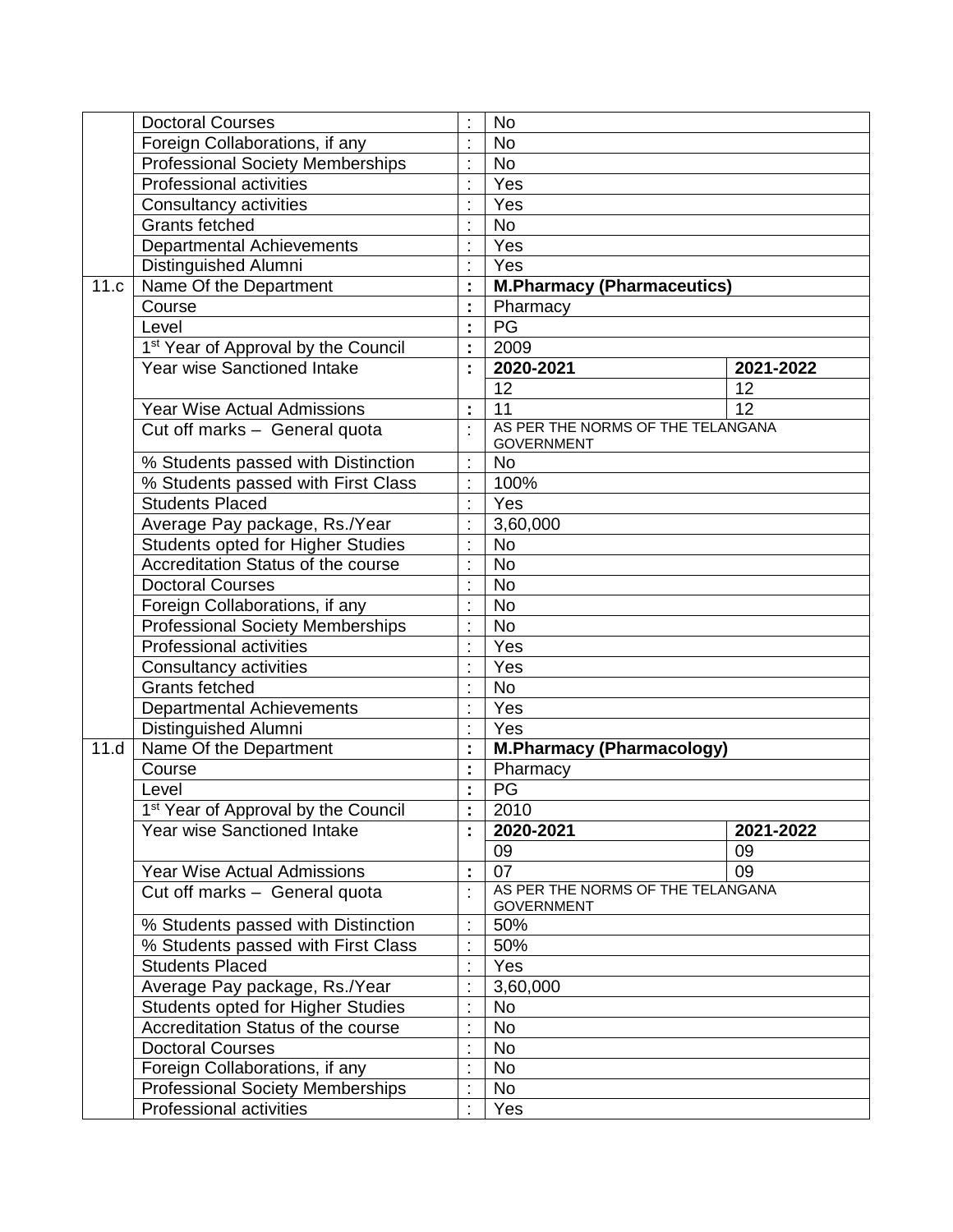|      | Consultancy activities                                       |                | <b>No</b>                                   |            |           |
|------|--------------------------------------------------------------|----------------|---------------------------------------------|------------|-----------|
|      | <b>Grants fetched</b>                                        |                | <b>No</b>                                   |            |           |
|      | Departmental Achievements                                    |                | Yes                                         |            |           |
|      | Distinguished Alumni                                         |                | Yes                                         |            |           |
| 11.e | Name Of the Department                                       | ÷,             | <b>M.Pharmacy (Pharmaceutical Analysis)</b> |            |           |
|      | Course                                                       |                | Pharmacy                                    |            |           |
|      | Level                                                        | ř,             | PG                                          |            |           |
|      | 1 <sup>st</sup> Year of Approval by the Council              | t              | 2010                                        |            |           |
|      | Year wise Sanctioned Intake                                  | ċ.             | 2020-2021                                   |            | 2021-2022 |
|      |                                                              |                | 06                                          |            | 06        |
|      | <b>Year Wise Actual Admissions</b>                           |                | $\overline{05}$                             |            | 06        |
|      | Cut off marks - General quota                                |                | AS PER THE NORMS OF THE TELANGANA           |            |           |
|      |                                                              |                | <b>GOVERNMENT</b>                           |            |           |
|      | % Students passed with Distinction                           |                | 40%                                         |            |           |
|      | % Students passed with First Class                           |                | 60%                                         |            |           |
|      | Students Placed                                              |                | Yes                                         |            |           |
|      | Average Pay package, Rs. Year                                |                | 3,60,000                                    |            |           |
|      | Students opted for Higher Studies                            |                | <b>No</b>                                   |            |           |
|      | Accreditation Status of the course                           | ÷,             | <b>No</b>                                   |            |           |
|      | <b>Doctoral Courses</b>                                      | $\blacksquare$ | <b>No</b>                                   |            |           |
|      | Foreign Collaborations, if any                               |                | <b>No</b>                                   |            |           |
|      | <b>Professional Society Memberships</b>                      | ÷              | <b>No</b>                                   |            |           |
|      | Professional activities                                      |                | Yes                                         |            |           |
|      | Consultancy activities                                       |                | <b>No</b>                                   |            |           |
|      | <b>Grants fetched</b>                                        | $\blacksquare$ | <b>No</b>                                   |            |           |
|      | <b>Departmental Achievements</b>                             |                | Yes                                         |            |           |
|      | Distinguished Alumni                                         |                | Yes                                         |            |           |
| 11.f | Name Of the Department                                       |                | <b>PharmaD</b>                              |            |           |
|      | Course                                                       | ċ,             | Pharmacy                                    |            |           |
|      | Level                                                        | $\blacksquare$ | Integrated                                  |            |           |
|      | 1 <sup>st</sup> Year of Approval by the Council              |                | 2008                                        |            |           |
|      | <b>Year wise Sanctioned Intake</b>                           | ٠              | 2019-2020                                   | 2020-2021  | 2021-2022 |
|      |                                                              |                | 30                                          | 30         | 30        |
|      | <b>Year Wise Actual Admissions</b>                           | t,             | 30                                          | 30         | 33        |
|      | Cut off marks - General quota                                |                | AS PER THE NORMS OF THE TELANGANA           |            |           |
|      |                                                              |                | <b>GOVERNMENT</b>                           |            |           |
|      | % Students passed with Distinction                           |                | 50%                                         | 80%<br>20% |           |
|      | % Students passed with First Class<br><b>Students Placed</b> |                | 50%<br>100%                                 |            |           |
|      |                                                              |                |                                             | 100%       |           |
|      | Average Pay package, Rs./Year                                |                | 4,00,000                                    |            |           |
|      | <b>Students opted for Higher Studies</b>                     |                | 10%                                         | 16%        |           |
|      | Accreditation Status of the course                           |                | No                                          |            |           |
|      | <b>Doctoral Courses</b>                                      |                | No                                          |            |           |
|      | Foreign Collaborations, if any                               |                | <b>No</b>                                   |            |           |
|      | <b>Professional Society Memberships</b>                      |                | Yes                                         |            |           |
|      | Professional activities                                      |                | Yes                                         |            |           |
|      | Consultancy activities                                       |                | Yes                                         |            |           |
|      | Grants fetched                                               |                | <b>No</b>                                   |            |           |
|      | <b>Departmental Achievements</b>                             |                | Yes                                         |            |           |
|      | Distinguished Alumni                                         | $\blacksquare$ | Yes                                         |            |           |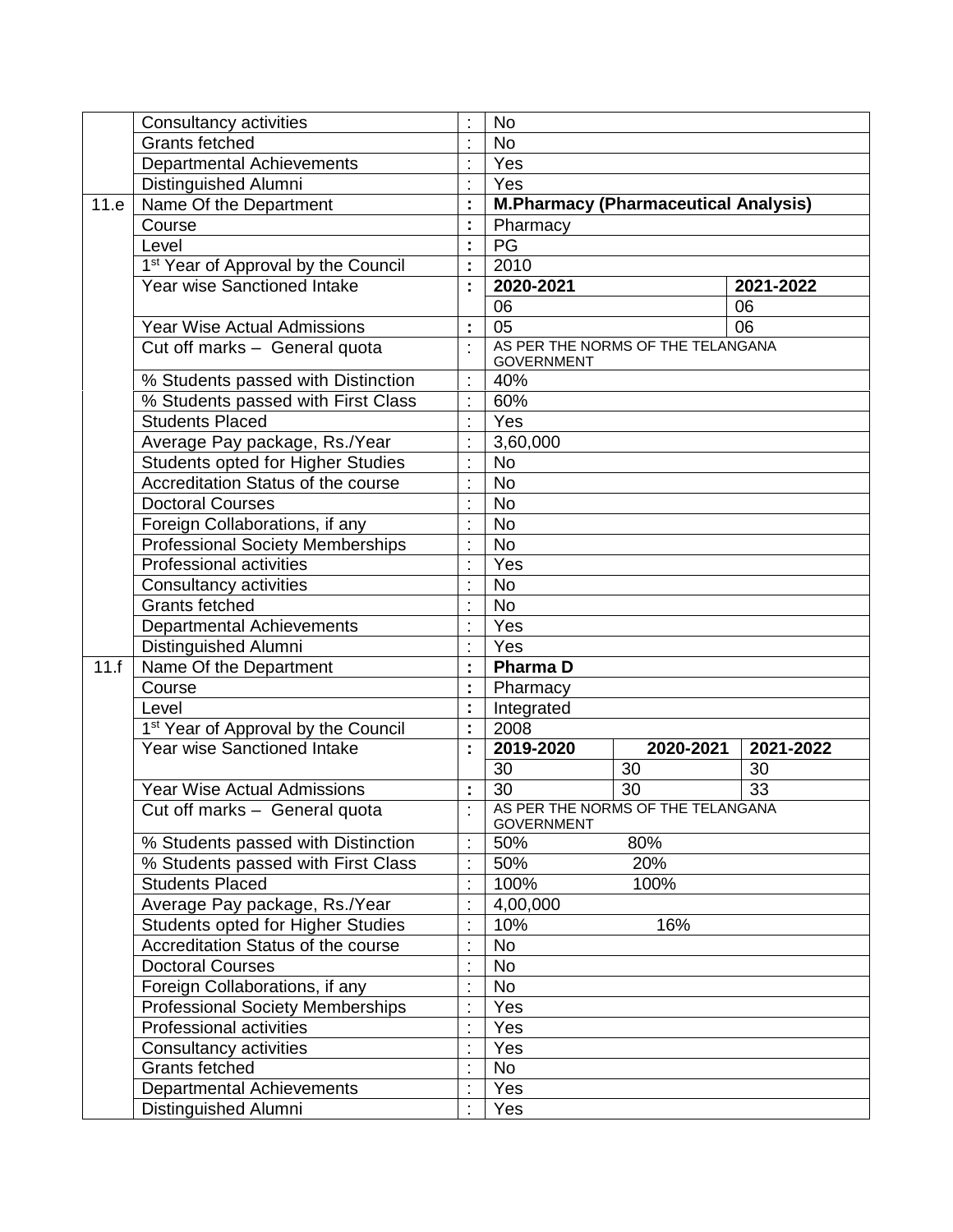| 11.g | Name Of the Department                          |                      | Pharma D (P.B)          |                                      |            |
|------|-------------------------------------------------|----------------------|-------------------------|--------------------------------------|------------|
|      | Course                                          | t                    | Pharmacy                |                                      |            |
|      | Level                                           | t                    | PG                      |                                      |            |
|      | 1 <sup>st</sup> Year of Approval by the Council | t                    | 2011                    |                                      |            |
|      | Year wise Sanctioned Intake                     | t                    | 2020-2021               | 2021-2022                            |            |
|      |                                                 |                      | 10                      | 10                                   |            |
|      | <b>Year Wise Actual Admissions</b>              | t                    | 10                      | 10                                   |            |
|      | Cut off marks - General quota                   | t                    |                         | AS PER THE NORMS OF THE TELANGANA    |            |
|      |                                                 |                      | <b>GOVERNMENT</b>       |                                      |            |
|      | % Students passed with Distinction              | t                    | <b>No</b>               |                                      |            |
|      | % Students passed with First Class              | t                    | 100%                    |                                      |            |
|      | <b>Students Placed</b>                          | t                    | 100%                    |                                      |            |
|      | Average Pay package, Rs./Year                   | ċ                    | 4,00,000                |                                      |            |
|      | Students opted for Higher Studies               | ŀ                    | <b>No</b>               |                                      |            |
|      | Accreditation Status of the course              | ċ                    | <b>No</b>               |                                      |            |
|      | <b>Doctoral Courses</b>                         | ŀ                    | <b>No</b>               |                                      |            |
|      | Foreign Collaborations, if any                  | $\blacksquare$       | <b>No</b>               |                                      |            |
|      | <b>Professional Society Memberships</b>         | ċ                    | Yes                     |                                      |            |
|      | <b>Professional activities</b>                  | $\ddot{\cdot}$       | Yes                     |                                      |            |
|      | Consultancy activities                          | ċ                    | <b>No</b>               |                                      |            |
|      | <b>Grants fetched</b>                           | $\ddot{\phantom{a}}$ | <b>No</b>               |                                      |            |
|      | Departmental Achievements                       | $\ddot{\phantom{a}}$ | Yes                     |                                      |            |
|      | Distinguished Alumni                            | ÷                    | Yes                     |                                      |            |
| 12.a |                                                 |                      | D. Pharmacy             |                                      |            |
|      | <b>Admission Quota</b>                          |                      | Counseling              |                                      |            |
|      | Entrance test / admission quota                 | t                    | 100%                    | 100%                                 | 100%       |
|      | Cut off / last candidate admitted               | t                    |                         | As per norms of Telangana Government |            |
|      | Fees in rupees                                  | ċ                    | 17,000/-                | 17,000/-                             | 17,000/-   |
|      | Number of Fee Waivers Offered                   | ċ                    | <b>No</b>               | <b>No</b>                            | <b>No</b>  |
|      | <b>Admission Calendar</b>                       | $\ddot{\phantom{a}}$ | Yes                     |                                      |            |
|      | PIO quota                                       | $\ddot{\cdot}$       | <b>No</b>               |                                      |            |
| 12.b |                                                 |                      | <b>B.Pharmacy</b>       |                                      |            |
|      | <b>Admission Quota</b>                          |                      | Counseling / Management |                                      |            |
|      | Entrance test / admission quota                 | ċ                    | 70% / 30%               | 70% / 30%                            | 70% / 30%  |
|      | Cut off / last candidate admitted               |                      |                         | As per norms of Telangana Government |            |
|      | Fees in rupees                                  |                      | 45,000/-                | 45,000/-                             | 45,000/-   |
|      | Number of Fee Waivers Offered                   | $\ddot{\cdot}$       | <b>No</b>               | <b>No</b>                            | <b>No</b>  |
|      | <b>Admission Calendar</b>                       | $\blacksquare$       | Yes                     |                                      |            |
|      | PIO quota                                       | $\cdot$              | <b>No</b>               |                                      |            |
| 12.c |                                                 |                      | <b>M.Pharmacy</b>       |                                      |            |
|      | <b>Admission Quota</b>                          |                      | Counseling / Management |                                      |            |
|      | Entrance test / admission quota                 | $\ddot{\cdot}$       | 70% / 30%               | 70% / 30%                            | 70% / 30%  |
|      | Cut off / last candidate admitted               | $\ddot{\cdot}$       |                         | As per norms of Telangana Government |            |
|      | Fees in rupees                                  | Ì                    | 1,10,000/-              | 1,10,000/-                           | 1,10,000/- |
|      | Number of Fee Waivers Offered                   | t                    | <b>No</b>               | <b>No</b>                            | <b>No</b>  |
|      | Admission Calendar                              | $\cdot$              | Yes                     |                                      |            |
|      | PIO quota                                       | t                    | <b>No</b>               |                                      |            |
|      | <b>NRI</b>                                      | t                    | Yes                     |                                      |            |
| 12.d |                                                 |                      | Pharma D                |                                      |            |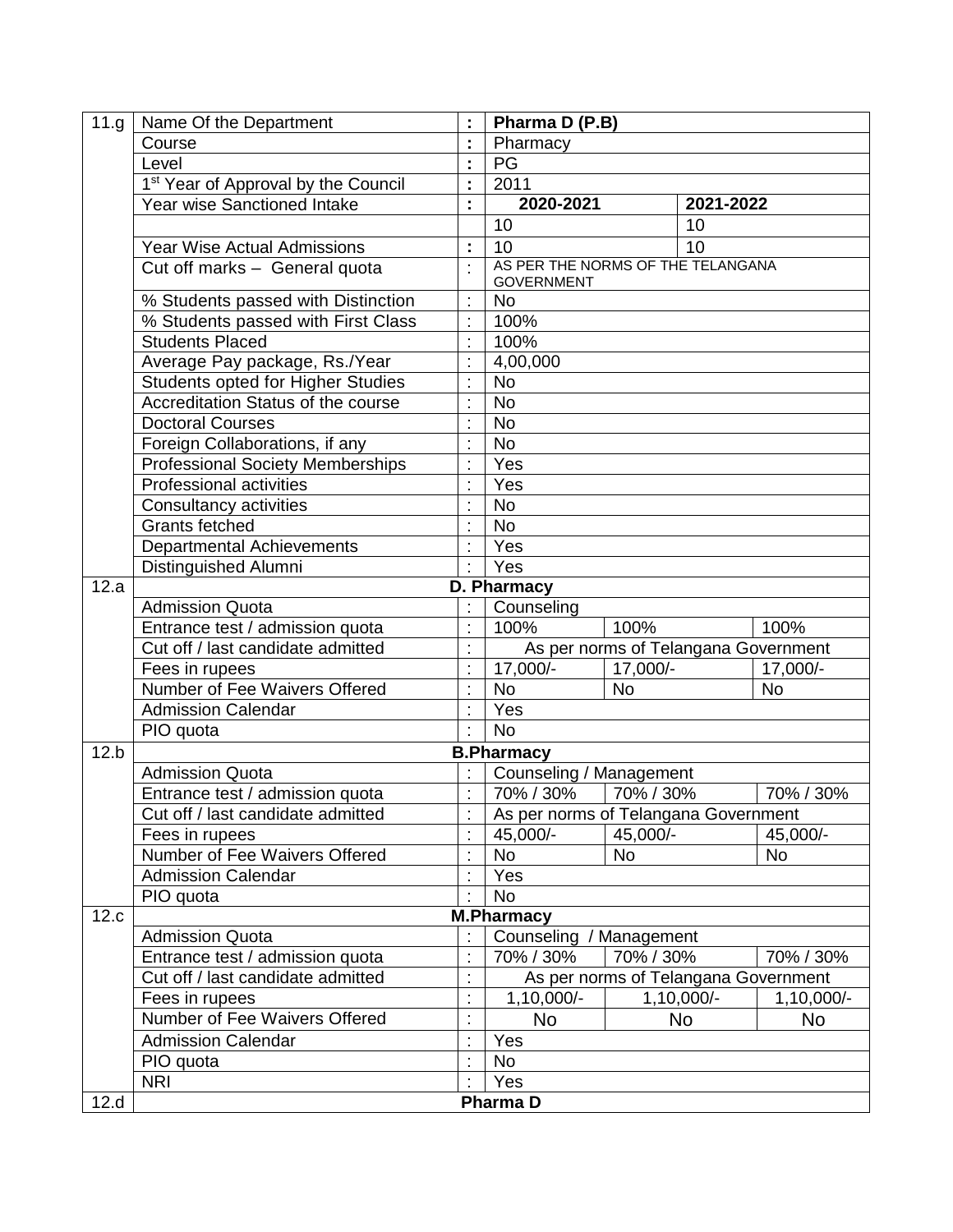|      | <b>Admission Quota</b>                    |                | Counseling / Management              |           |           |           |
|------|-------------------------------------------|----------------|--------------------------------------|-----------|-----------|-----------|
|      | Entrance test / admission quota           |                | 70% / 30%                            | 70% / 30% |           | 70% / 30% |
|      | Cut off / last candidate admitted         |                | As per norms of Telangana Government |           |           |           |
|      | Fees in rupees                            |                | 80,000/-                             | 80,000/-  |           | 80,000/-  |
|      | Number of Fee Waivers Offered             |                | <b>No</b>                            |           |           |           |
|      | <b>Admission Calendar</b>                 |                | Yes                                  |           |           |           |
|      | PIO quota                                 | $\blacksquare$ | <b>No</b>                            |           |           |           |
|      | <b>NRI</b>                                |                | Yes                                  |           |           |           |
| 12.e |                                           |                | Pharma D (P.B)                       |           |           |           |
|      | <b>Admission Quota</b>                    |                | Counseling / Management              |           |           |           |
|      | Entrance test / admission quota           |                | 70% / 30%                            |           | 70% / 30% |           |
|      | Cut off / last candidate admitted         |                | As per norms of Telangana Government |           |           |           |
|      | Fees in rupees                            |                | 68,000/-                             |           | 68,000/-  |           |
|      | Number of Fee Waivers Offered             | t              | <b>No</b>                            |           |           |           |
|      | <b>Admission Calendar</b>                 |                | Yes                                  |           |           |           |
|      | PIO quota                                 |                | <b>No</b>                            |           |           |           |
|      | <b>NRI</b>                                |                | Yes                                  |           |           |           |
| 13   | Infrastructural information               |                | Enclosed Photos in Photo gallery     |           |           |           |
|      | <b>Classroom/Tutorial Room facilities</b> |                | Yes                                  |           |           |           |
|      | Laboratory details                        |                | Yes                                  |           |           |           |
|      | <b>Computer Centre facilities</b>         |                | Yes                                  |           |           |           |
|      | Library facilities                        |                | Yes                                  |           |           |           |
|      | Auditorium / Seminar Halls / Amphi        |                | Yes                                  |           |           |           |
|      | Cafeteria                                 | $\blacksquare$ | Yes                                  |           |           |           |
|      | <b>Indoor Sports facilities</b>           | ċ              | Yes                                  |           |           |           |
|      | <b>Outdoor Sports facilities</b>          |                | Yes                                  |           |           |           |
|      | Gymnasium facilities                      |                | Yes                                  |           |           |           |
|      | Facilities for disabled                   | $\blacksquare$ | Yes                                  |           |           |           |
|      | Any other facilities                      | $\cdot$        | Yes                                  |           |           |           |
| 14   | <b>Boys Hostel</b>                        | ł.             | Yes- Within campus                   |           |           |           |
|      | <b>Girls Hostel</b>                       | ł,             | Yes- Within campus                   |           |           |           |
|      | Medical & other Facilities at Hostel      | $\blacksquare$ | Yes                                  |           |           |           |
| 15   | <b>Academic Sessions</b>                  |                | Yes                                  |           |           |           |
|      | Examination system, Year / Sem            |                | Semester                             |           |           |           |
|      | Period of declaration of results          |                | Once in a Six months                 |           |           |           |
| 16   | Counseling / Mentoring                    |                | Yes                                  |           |           |           |
|      | <b>Career Counseling</b>                  |                | Yes                                  |           |           |           |
|      | <b>Medical facilities</b>                 |                | Yes                                  |           |           |           |
|      | <b>Student Insurance</b>                  |                | <b>No</b>                            |           |           |           |
| 17   | <b>Students Activity Body</b>             |                | Yes                                  |           |           |           |
|      | <b>Cultural activities</b>                |                | Yes                                  |           |           |           |
|      | Sports activities                         |                | Yes                                  |           |           |           |
|      | Literary activities                       | $\bullet$      | Yes                                  |           |           |           |
|      | Magazine / Newsletter                     |                | Yes                                  |           |           |           |
|      | <b>Technical activities / TechFest</b>    | ÷              | Yes                                  |           |           |           |
|      |                                           |                |                                      |           |           |           |
|      | <b>Industrial Visits / Tours</b>          |                | Yes                                  |           |           |           |
|      | Alumni activities                         |                | Yes                                  |           |           |           |